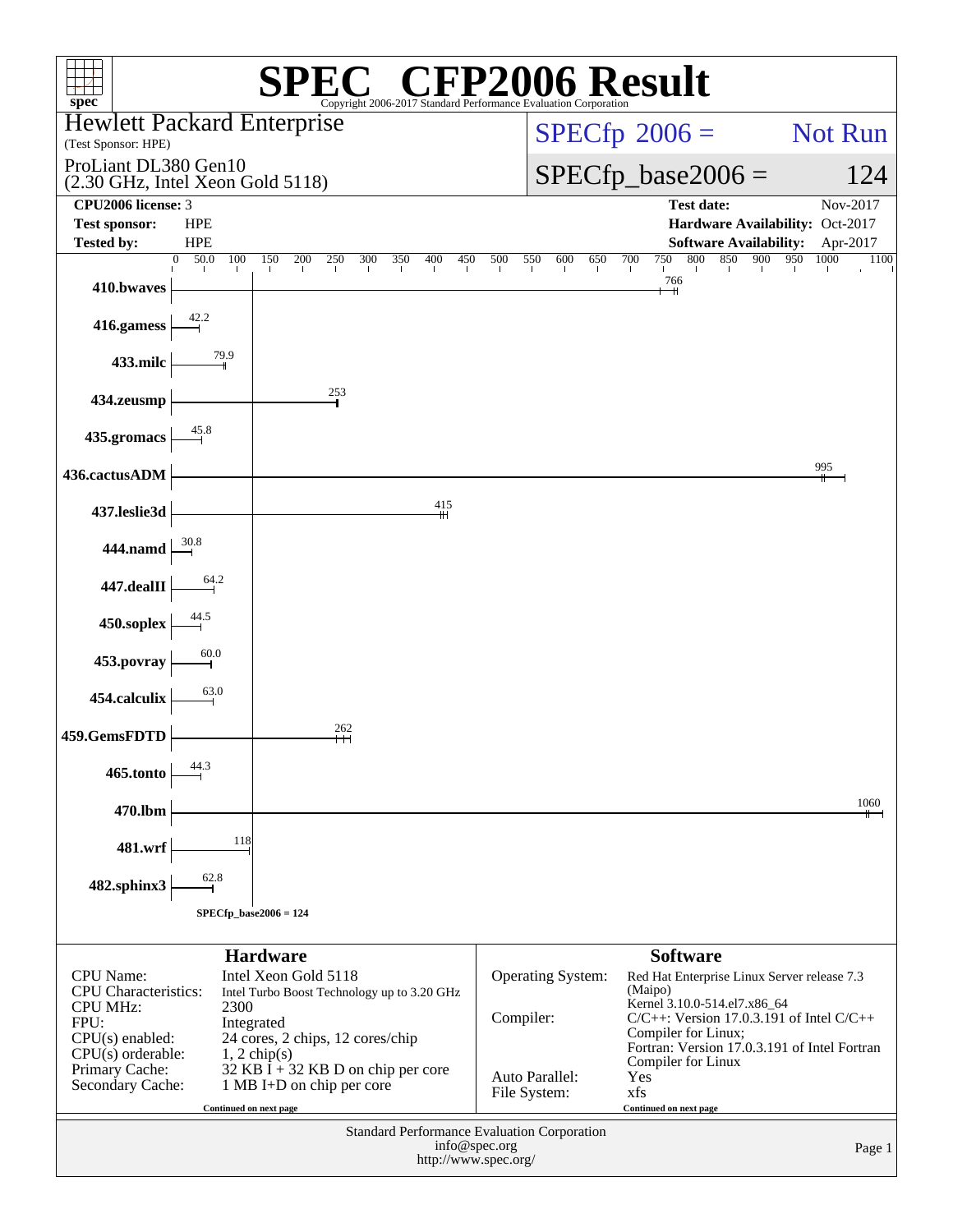

### Hewlett Packard Enterprise

(Test Sponsor: HPE)

#### ProLiant DL380 Gen10

(2.30 GHz, Intel Xeon Gold 5118)

### $SPECfp2006 =$  Not Run

[System State:](http://www.spec.org/auto/cpu2006/Docs/result-fields.html#SystemState) Run level 3 (multi-user)<br>Base Pointers: 64-bit

[Peak Pointers:](http://www.spec.org/auto/cpu2006/Docs/result-fields.html#PeakPointers) Not Applicable

[Other Software:](http://www.spec.org/auto/cpu2006/Docs/result-fields.html#OtherSoftware) None

[Base Pointers:](http://www.spec.org/auto/cpu2006/Docs/result-fields.html#BasePointers)

## $SPECfp\_base2006 = 124$

**[CPU2006 license:](http://www.spec.org/auto/cpu2006/Docs/result-fields.html#CPU2006license)** 3 **[Test date:](http://www.spec.org/auto/cpu2006/Docs/result-fields.html#Testdate)** Nov-2017

**[Test sponsor:](http://www.spec.org/auto/cpu2006/Docs/result-fields.html#Testsponsor)** HPE **[Hardware Availability:](http://www.spec.org/auto/cpu2006/Docs/result-fields.html#HardwareAvailability)** Oct-2017 **[Software Availability:](http://www.spec.org/auto/cpu2006/Docs/result-fields.html#SoftwareAvailability)** Apr-2017

| Tested by:      | HPE. |                                                         |
|-----------------|------|---------------------------------------------------------|
| L3 Cache:       |      | 16.5 MB I+D on chip per chip                            |
| Other Cache:    |      | None                                                    |
| Memory:         |      | 192 GB (24 x 8 GB 2Rx8 PC4-2666V-R,<br>running at 2400) |
| Disk Subsystem: |      | 1 x 960 GB SATA SSD, RAID 0                             |
| Other Hardware: |      | None                                                    |

| <b>Results Table</b> |                |       |                |       |                |              |                |              |                |              |                |              |
|----------------------|----------------|-------|----------------|-------|----------------|--------------|----------------|--------------|----------------|--------------|----------------|--------------|
|                      |                |       | <b>Base</b>    |       |                | <b>Peak</b>  |                |              |                |              |                |              |
| <b>Benchmark</b>     | <b>Seconds</b> | Ratio | <b>Seconds</b> | Ratio | <b>Seconds</b> | <b>Ratio</b> | <b>Seconds</b> | <b>Ratio</b> | <b>Seconds</b> | <b>Ratio</b> | <b>Seconds</b> | <b>Ratio</b> |
| 410.bwaves           | 17.7           | 766   | 18.2           | 745   | 17.6           | 771          |                |              |                |              |                |              |
| 416.gamess           | 463            | 42.3  | 464            | 42.2  | 464            | 42.2         |                |              |                |              |                |              |
| 433.milc             | <b>115</b>     | 79.9  | 112            | 82.0  | 115            | 79.7         |                |              |                |              |                |              |
| 434.zeusmp           | 36.2           | 252   | 35.9           | 254   | 36.0           | 253          |                |              |                |              |                |              |
| 435.gromacs          | 156            | 45.8  | 156            | 45.7  | <u>156</u>     | 45.8         |                |              |                |              |                |              |
| 436.cactusADM        | 12.0           | 995   | 11.6           | 1030  | 12.0           | 992          |                |              |                |              |                |              |
| 437.leslie3d         | 22.7           | 415   | 22.9           | 410   | 22.3           | 421          |                |              |                |              |                |              |
| 444.namd             | 260            | 30.8  | 260            | 30.8  | 260            | 30.8         |                |              |                |              |                |              |
| 447.dealII           | 179            | 64.0  | 178            | 64.3  | 178            | 64.2         |                |              |                |              |                |              |
| 450.soplex           | 188            | 44.5  | 187            | 44.5  | 188            | 44.3         |                |              |                |              |                |              |
| 453.povray           | 88.6           | 60.0  | 88.5           | 60.1  | 88.7           | 60.0         |                |              |                |              |                |              |
| 454.calculix         | 131            | 63.0  | 131            | 63.0  | 131            | 62.9         |                |              |                |              |                |              |
| 459.GemsFDTD         | 42.3           | 251   | 39.0           | 272   | 40.5           | 262          |                |              |                |              |                |              |
| 465.tonto            | 221            | 44.5  | 222            | 44.3  | 224            | 43.9         |                |              |                |              |                |              |
| 470.1bm              | 12.9           | 1060  | 13.0           | 1060  | 12.7           | 1080         |                |              |                |              |                |              |
| 481.wrf              | 94.6           | 118   | 94.0           | 119   | 94.7           | 118          |                |              |                |              |                |              |
| 482.sphinx3          | 310            | 62.8  | 309            | 63.0  | 312            | 62.4         |                |              | $\cdot$ .      |              |                |              |

Results appear in the [order in which they were run.](http://www.spec.org/auto/cpu2006/Docs/result-fields.html#RunOrder) Bold underlined text [indicates a median measurement.](http://www.spec.org/auto/cpu2006/Docs/result-fields.html#Median)

### **[Operating System Notes](http://www.spec.org/auto/cpu2006/Docs/result-fields.html#OperatingSystemNotes)**

 Stack size set to unlimited using "ulimit -s unlimited" Transparent Huge Pages enabled by default Filesystem page cache cleared with: shell invocation of 'sync; echo 3 > /proc/sys/vm/drop\_caches' prior to run IRQ balance service was stop using "service irqbalance stop" Tuned-adm profile was set to Throughtput-Performance

### **[Platform Notes](http://www.spec.org/auto/cpu2006/Docs/result-fields.html#PlatformNotes)**

BIOS Configuration: Intel Hyperthreading set to Disabled Thermal Configuration set to Maximum Cooling LLC Prefetch set to Enabled

Continued on next page

Standard Performance Evaluation Corporation [info@spec.org](mailto:info@spec.org) <http://www.spec.org/>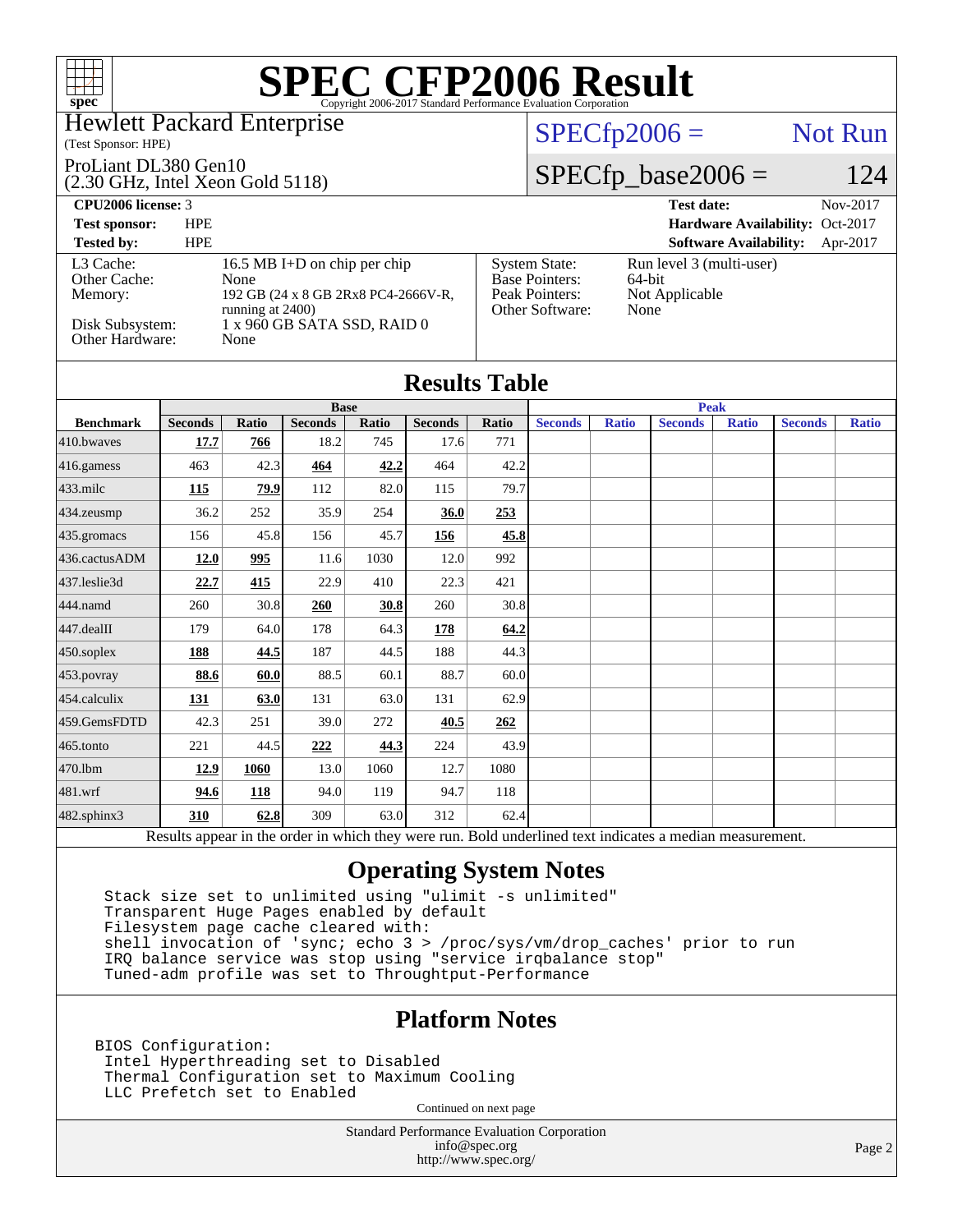

Hewlett Packard Enterprise

(Test Sponsor: HPE)

 $SPECfp2006 =$  Not Run

#### ProLiant DL380 Gen10

(2.30 GHz, Intel Xeon Gold 5118)

 $SPECfp\_base2006 = 124$ 

**[CPU2006 license:](http://www.spec.org/auto/cpu2006/Docs/result-fields.html#CPU2006license)** 3 **[Test date:](http://www.spec.org/auto/cpu2006/Docs/result-fields.html#Testdate)** Nov-2017 **[Test sponsor:](http://www.spec.org/auto/cpu2006/Docs/result-fields.html#Testsponsor)** HPE **[Hardware Availability:](http://www.spec.org/auto/cpu2006/Docs/result-fields.html#HardwareAvailability)** Oct-2017 **[Tested by:](http://www.spec.org/auto/cpu2006/Docs/result-fields.html#Testedby)** HPE **[Software Availability:](http://www.spec.org/auto/cpu2006/Docs/result-fields.html#SoftwareAvailability)** Apr-2017

### **[Platform Notes \(Continued\)](http://www.spec.org/auto/cpu2006/Docs/result-fields.html#PlatformNotes)**

Standard Performance Evaluation Corporation [info@spec.org](mailto:info@spec.org) Page 3 LLC Dead Line Allocation set to Disabled Memory Patrol Scrubbing set to Disabled Workload Profile set to General Peak Frequency Compute Energy/Performance Bias set to Maximum Performance Workload Profile set to Custom NUMA Group Size Optimization set to Flat Sysinfo program /home/cpu2006/config/sysinfo.rev6993 Revision 6993 of 2015-11-06 (b5e8d4b4eb51ed28d7f98696cbe290c1) running on DL380Gen10-2 Mon Nov 13 16:12:30 2017 This section contains SUT (System Under Test) info as seen by some common utilities. To remove or add to this section, see: <http://www.spec.org/cpu2006/Docs/config.html#sysinfo> From /proc/cpuinfo model name : Intel(R) Xeon(R) Gold 5118 CPU @ 2.30GHz 2 "physical id"s (chips) 24 "processors" cores, siblings (Caution: counting these is hw and system dependent. The following excerpts from /proc/cpuinfo might not be reliable. Use with caution.) cpu cores : 12 siblings : 12 physical 0: cores 0 1 2 3 4 5 8 9 10 11 12 13 physical 1: cores 0 1 2 3 4 5 8 9 10 11 12 13 cache size : 16896 KB From /proc/meminfo<br>MemTotal: 197573772 kB HugePages\_Total: 0 Hugepagesize: 2048 kB From /etc/\*release\* /etc/\*version\* os-release: NAME="Red Hat Enterprise Linux Server" VERSION="7.3 (Maipo)" ID="rhel" ID\_LIKE="fedora" VERSION\_ID="7.3" PRETTY NAME="Red Hat Enterprise Linux Server 7.3 (Maipo)" ANSI\_COLOR="0;31" CPE\_NAME="cpe:/o:redhat:enterprise\_linux:7.3:GA:server" redhat-release: Red Hat Enterprise Linux Server release 7.3 (Maipo) system-release: Red Hat Enterprise Linux Server release 7.3 (Maipo) system-release-cpe: cpe:/o:redhat:enterprise\_linux:7.3:ga:server uname -a: Linux DL380Gen10-2 3.10.0-514.el7.x86\_64 #1 SMP Wed Oct 19 11:24:13 EDT 2016 x86\_64 x86\_64 x86\_64 GNU/Linux run-level 3 Nov 13 16:09 Continued on next page

<http://www.spec.org/>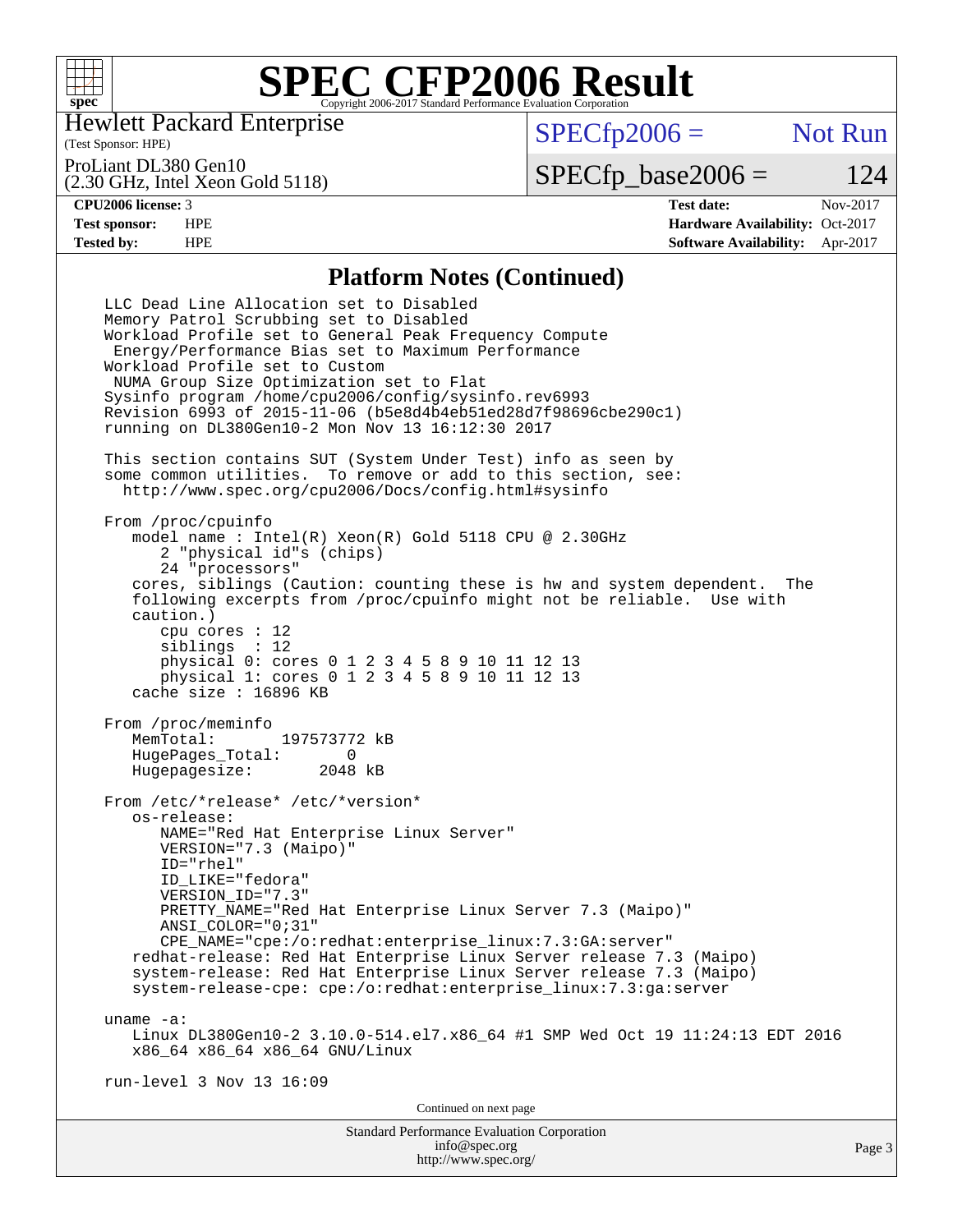

Hewlett Packard Enterprise

(2.30 GHz, Intel Xeon Gold 5118)

(Test Sponsor: HPE)

### $SPECTp2006 =$  Not Run

ProLiant DL380 Gen10

 $SPECfp\_base2006 = 124$ 

**[CPU2006 license:](http://www.spec.org/auto/cpu2006/Docs/result-fields.html#CPU2006license)** 3 **[Test date:](http://www.spec.org/auto/cpu2006/Docs/result-fields.html#Testdate)** Nov-2017 **[Test sponsor:](http://www.spec.org/auto/cpu2006/Docs/result-fields.html#Testsponsor)** HPE **[Hardware Availability:](http://www.spec.org/auto/cpu2006/Docs/result-fields.html#HardwareAvailability)** Oct-2017 **[Tested by:](http://www.spec.org/auto/cpu2006/Docs/result-fields.html#Testedby)** HPE **[Software Availability:](http://www.spec.org/auto/cpu2006/Docs/result-fields.html#SoftwareAvailability)** Apr-2017

### **[Platform Notes \(Continued\)](http://www.spec.org/auto/cpu2006/Docs/result-fields.html#PlatformNotes)**

SPEC is set to: /home/cpu2006<br>Filesystem Type Filesystem Type Size Used Avail Use% Mounted on<br>/dev/mapper/rhel-home xfs 504G 30G 474G 6% /home /dev/mapper/rhel-home xfs 504G Additional information from dmidecode:

 Warning: Use caution when you interpret this section. The 'dmidecode' program reads system data which is "intended to allow hardware to be accurately determined", but the intent may not be met, as there are frequent changes to hardware, firmware, and the "DMTF SMBIOS" standard.

 BIOS HPE U30 09/29/2017 Memory: 24x UNKNOWN NOT AVAILABLE 8 GB 2 rank 2666 MHz, configured at 2400 MHz

(End of data from sysinfo program)

### **[General Notes](http://www.spec.org/auto/cpu2006/Docs/result-fields.html#GeneralNotes)**

Environment variables set by runspec before the start of the run: KMP AFFINITY = "granularity=core, compact" LD\_LIBRARY\_PATH = "/home/cpu2006/lib/ia32:/home/cpu2006/lib/intel64:/home/cpu2006/sh10.2" OMP NUM THREADS = "24"

 Binaries compiled on a system with 1x Intel Core i7-4790 CPU + 32GB RAM memory using Redhat Enterprise Linux 7.2

## **[Base Compiler Invocation](http://www.spec.org/auto/cpu2006/Docs/result-fields.html#BaseCompilerInvocation)**

[C benchmarks](http://www.spec.org/auto/cpu2006/Docs/result-fields.html#Cbenchmarks): [icc -m64](http://www.spec.org/cpu2006/results/res2017q4/cpu2006-20171127-50792.flags.html#user_CCbase_intel_icc_64bit_bda6cc9af1fdbb0edc3795bac97ada53)

[C++ benchmarks:](http://www.spec.org/auto/cpu2006/Docs/result-fields.html#CXXbenchmarks) [icpc -m64](http://www.spec.org/cpu2006/results/res2017q4/cpu2006-20171127-50792.flags.html#user_CXXbase_intel_icpc_64bit_fc66a5337ce925472a5c54ad6a0de310)

[Fortran benchmarks](http://www.spec.org/auto/cpu2006/Docs/result-fields.html#Fortranbenchmarks): [ifort -m64](http://www.spec.org/cpu2006/results/res2017q4/cpu2006-20171127-50792.flags.html#user_FCbase_intel_ifort_64bit_ee9d0fb25645d0210d97eb0527dcc06e)

[Benchmarks using both Fortran and C](http://www.spec.org/auto/cpu2006/Docs/result-fields.html#BenchmarksusingbothFortranandC): [icc -m64](http://www.spec.org/cpu2006/results/res2017q4/cpu2006-20171127-50792.flags.html#user_CC_FCbase_intel_icc_64bit_bda6cc9af1fdbb0edc3795bac97ada53) [ifort -m64](http://www.spec.org/cpu2006/results/res2017q4/cpu2006-20171127-50792.flags.html#user_CC_FCbase_intel_ifort_64bit_ee9d0fb25645d0210d97eb0527dcc06e)

# **[Base Portability Flags](http://www.spec.org/auto/cpu2006/Docs/result-fields.html#BasePortabilityFlags)**

 410.bwaves: [-DSPEC\\_CPU\\_LP64](http://www.spec.org/cpu2006/results/res2017q4/cpu2006-20171127-50792.flags.html#suite_basePORTABILITY410_bwaves_DSPEC_CPU_LP64) 416.gamess: [-DSPEC\\_CPU\\_LP64](http://www.spec.org/cpu2006/results/res2017q4/cpu2006-20171127-50792.flags.html#suite_basePORTABILITY416_gamess_DSPEC_CPU_LP64) 433.milc: [-DSPEC\\_CPU\\_LP64](http://www.spec.org/cpu2006/results/res2017q4/cpu2006-20171127-50792.flags.html#suite_basePORTABILITY433_milc_DSPEC_CPU_LP64) 434.zeusmp: [-DSPEC\\_CPU\\_LP64](http://www.spec.org/cpu2006/results/res2017q4/cpu2006-20171127-50792.flags.html#suite_basePORTABILITY434_zeusmp_DSPEC_CPU_LP64)

Continued on next page

Standard Performance Evaluation Corporation [info@spec.org](mailto:info@spec.org) <http://www.spec.org/>